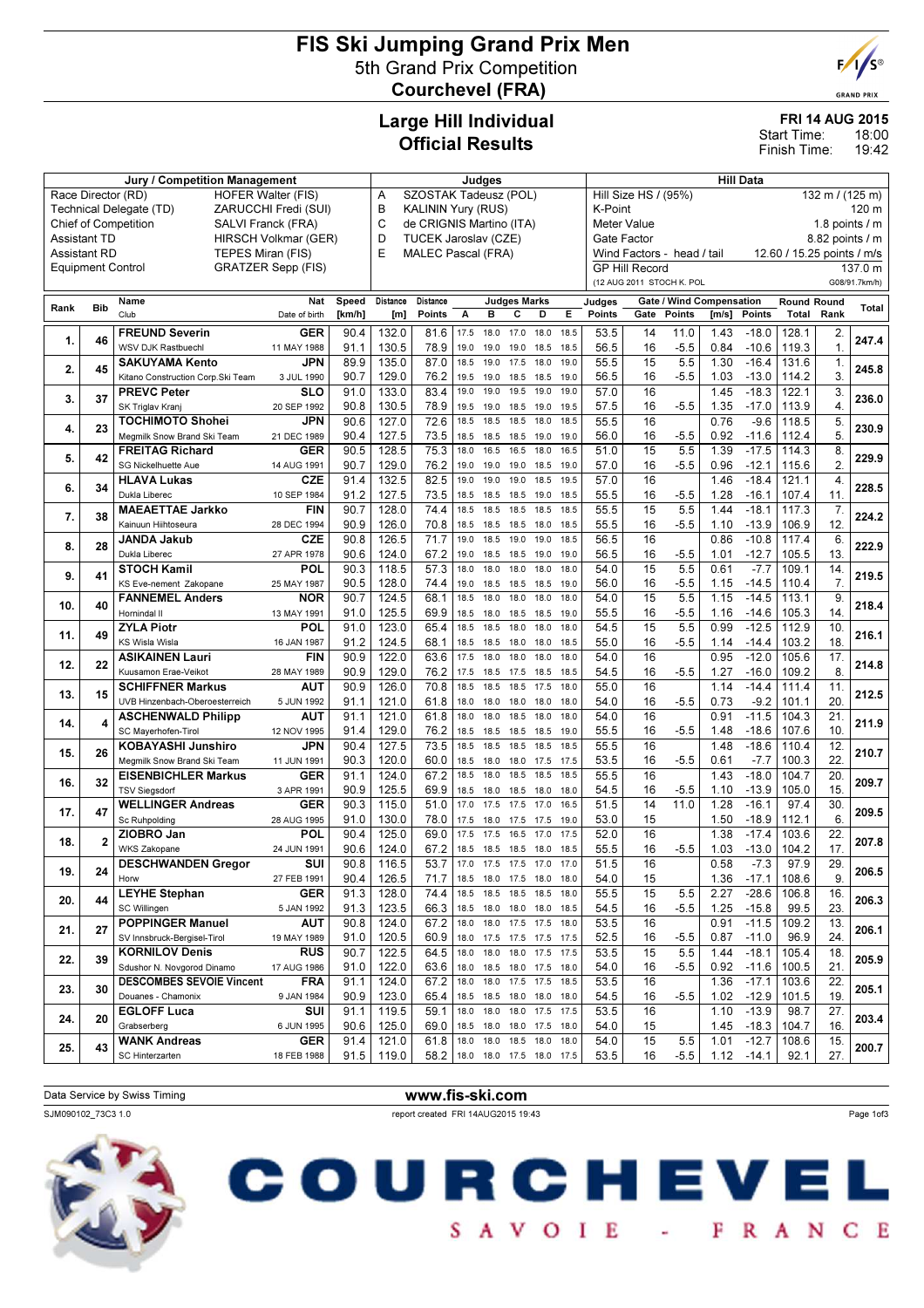## FIS Ski Jumping Grand Prix Men 5th Grand Prix Competition Courchevel (FRA)



**GRAND PRIX** 

# Large Hill Individual Official Results

## FRI 14 AUG 2015

18:00 19:42 Start Time: Finish Time:

|                     |                | Name                                         | Nat                       | Speed  | Distance | Distance |      |                          | <b>Judges Marks</b> |      |      | Judges |      | Gate / Wind Compensation |       |         | <b>Round Round</b> |      |       |
|---------------------|----------------|----------------------------------------------|---------------------------|--------|----------|----------|------|--------------------------|---------------------|------|------|--------|------|--------------------------|-------|---------|--------------------|------|-------|
| Rank                | <b>Bib</b>     | Club                                         | Date of birth             | [km/h] | [m]      | Points   | А    | B                        | с                   | D    | Е    | Points | Gate | Points                   | [m/s] | Points  | Total              | Rank | Total |
|                     |                | <b>LAMY CHAPPUIS Ronan</b>                   | <b>FRA</b>                | 91.2   | 121.0    | 61.8     | 18.0 | 18.0                     | 18.5                | 17.5 | 18.0 | 54.0   | 16   |                          | 0.84  | $-10.6$ | 105.2              | 19.  |       |
| 26.                 | 10             | Bois D'amont                                 | 10 SEP 1993               | 90.9   | 118.0    | 56.4     | 18.0 | 17.5                     | 18.0                | 18.0 | 17.5 | 53.5   | 16   | $-5.5$                   | 0.90  | $-11.3$ | 93.1               | 26.  | 198.3 |
|                     |                | <b>KUBACKI Dawid</b>                         | POL                       | 91.0   | 117.0    | 54.6     | 17.5 | 17.5                     | 17.5                | 17.0 | 17.0 | 52.0   | 15   | 5.5                      | 1.04  | $-13.1$ | 99.0               | 26.  |       |
| 27.                 | 50             | TS Wisla Zakopane                            | 12 MAR 1990               | 90.6   | 115.5    | 51.9     | 17.5 | 17.5                     | 17.5 17.0           |      | 16.5 | 52.0   | 15   |                          | 0.72  | $-9.1$  | 94.8               | 25.  | 193.8 |
| 28.                 | 13             | <b>MATURA Jan</b>                            | <b>CZE</b>                | 90.7   | 116.0    | 52.8     | 17.5 | 17.5                     | 18.0                | 17.5 | 17.0 | 52.5   | 16   |                          | 0.36  | $-4.5$  | 100.8              | 25.  | 188.5 |
|                     |                | Dukla Liberec                                | 29 JAN 1980               | 90.4   | 112.0    | 45.6     | 17.0 | 17.0                     | 17.5                | 17.0 | 16.5 | 51.0   | 15   |                          | 0.71  | $-8.9$  | 87.7               | 28.  |       |
| 29.                 | 9              | <b>SATO Yukiya</b>                           | <b>JPN</b>                | 89.6   | 120.0    | 60.0     | 17.5 | 18.0                     | 18.0                | 17.0 | 18.0 | 53.5   | 16   |                          | 0.90  | $-11.3$ | 102.2              | 24.  | 186.1 |
|                     |                | Megmilk Snow Brand Ski Team                  | 19 JUN 1995               | 89.2   | 110.5    | 42.9     | 17.0 | 17.0                     | 17.0                | 17.0 | 17.0 | 51.0   | 15   |                          | 0.79  | $-10.0$ | 83.9               | 29.  |       |
| 30.                 | 36             | <b>HVALA Jaka</b>                            | SLO                       | 91.2   | 122.0    | 63.6     | 18.5 | 18.0                     | 18.0                | 18.5 | 18.5 | 55.0   | 16   |                          | 1.58  | $-19.9$ | 98.7               | 27.  | 181.0 |
|                     |                | Ssk Ponikve                                  | 15 JUL 1993               | 90.7   | 110.5    | 42.9     | 16.5 | 17.0 17.5                |                     | 16.5 | 16.5 | 50.0   | 15   |                          | 0.84  | $-10.6$ | 82.3               | 30.  |       |
|                     |                |                                              |                           |        |          |          |      |                          |                     |      |      |        |      |                          |       |         |                    |      |       |
|                     |                | not qualified for final round                |                           |        |          |          |      |                          |                     |      |      |        |      |                          |       |         |                    |      |       |
| 31.                 | 33             | AMMANN Simon                                 | SUI                       | 90.9   | 122.5    | 64.5     | 18.0 | 18.5                     | 17.5                | 16.5 | 16.5 | 52.0   | ©15  |                          | 1.53  | $-19.3$ | 97.2               | 31.  | 97.2  |
|                     |                | SSC Toggenburg<br><b>ITO Kenshiro</b>        | 25 JUN 1981<br><b>JPN</b> | 90.8   | 119.5    | 59.1     | 18.0 | 18.0                     | 18.0 18.0           |      | 18.0 | 54.0   | 16   |                          | 1.28  | $-16.1$ | 97.0               | 32.  |       |
| 32.                 | 1              | Megmilk Snow Brand Ski Team                  | 8 JAN 1990                |        |          |          |      |                          |                     |      |      |        |      |                          |       |         |                    |      | 97.0  |
|                     |                | <b>HAYBOECK Michael</b>                      | <b>AUT</b>                | 91.7   | 118.5    | 57.3     | 17.5 | 18.0                     | 17.5                | 18.0 | 18.0 | 53.5   | 16   |                          | 1.11  | $-14.0$ | 96.8               | 33.  |       |
| 33.                 | 29             | UVB Hinzenbach-Oberoesterreich               | 5 MAR 1991                |        |          |          |      |                          |                     |      |      |        |      |                          |       |         |                    |      | 96.8  |
|                     |                | <b>KRANJEC Robert</b>                        | <b>SLO</b>                | 91.0   | 118.5    | 57.3     | 17.0 | 17.5                     | 17.0                | 16.5 | 16.5 | 50.5   | 16   |                          | 0.91  | $-11.5$ | 96.3               | 34.  |       |
| 34.                 | 5              | SK Triglav Kranj                             | 16 JUL 1981               |        |          |          |      |                          |                     |      |      |        |      |                          |       |         |                    |      | 96.3  |
|                     |                | <b>CHOI Seou</b>                             | <b>KOR</b>                | 89.7   | 117.5    | 55.5     | 17.0 | 17.5 17.5                |                     | 17.5 | 17.5 | 52.5   | 16   |                          | 1.03  | $-13.0$ | 95.0               | 35.  |       |
| 35.                 | 3              | High1 Resort                                 | 3 DEC 1982                |        |          |          |      |                          |                     |      |      |        |      |                          |       |         |                    |      | 95.0  |
|                     |                | <b>MAKSIMOCHKIN Mikhail</b>                  | <b>RUS</b>                | 90.8   | 117.0    | 54.6     |      | 17.5 17.5 17.5 17.0 17.0 |                     |      |      | 52.0   | 16   |                          | 0.95  | $-12.0$ | 94.6               | 36.  |       |
| 36.                 | 21             | Nizhniy Novgorod                             | 29 AUG 1993               |        |          |          |      |                          |                     |      |      |        |      |                          |       |         |                    |      | 94.6  |
| 37.                 | 25             | <b>DIETHART Thomas</b>                       | <b>AUT</b>                | 90.9   | 117.0    | 54.6     | 17.0 | 17.5                     | 18.0                | 17.0 | 17.0 | 51.5   | 16   |                          | 1.11  | $-14.0$ | 92.1               | 37.  | 92.1  |
|                     |                | UVB Hinzenbach-Oberoesterreich               | 25 FEB 1992               |        |          |          |      |                          |                     |      |      |        |      |                          |       |         |                    |      |       |
| 38.                 | 11             | <b>FORFANG Johann Andre</b>                  | <b>NOR</b>                | 90.9   | 113.5    | 48.3     | 17.5 | 17.0                     | 17.5                | 17.0 | 17.5 | 52.0   | 16   |                          | 0.77  | $-9.7$  | 90.6               | 38.  | 90.6  |
|                     |                | Tromsoe Skiklubb                             | 4 JUL 1995                |        |          |          |      |                          |                     |      |      |        |      |                          |       |         |                    |      |       |
| 39.                 | 31             | <b>MURANKA Klemens</b>                       | POL                       | 91.1   | 119.5    | 59.1     | 16.5 | 16.0 15.5 16.5           |                     |      | 16.0 | 48.5   | 16   |                          | 1.46  | $-18.4$ | 89.2               | 39.  | 89.2  |
|                     |                | TS Wisla Zakopane                            | 31 AUG 1994               |        |          |          |      |                          |                     |      |      |        |      |                          |       |         |                    |      |       |
| 40.                 | $\overline{7}$ | <b>KAELIN Pascal</b><br>Einsiedeln           | SUI                       | 90.9   | 111.0    | 43.8     | 16.5 | 17.0 17.5 17.0 16.5      |                     |      |      | 50.5   | 16   |                          | 0.55  | $-6.9$  | 87.4               | 40.  | 87.4  |
|                     |                | <b>CECON Federico</b>                        | 11 JAN 1993<br><b>ITA</b> | 91.1   | 111.0    | 43.8     | 16.5 | 17.0                     | 17.5                | 16.5 | 16.5 | 50.0   | 16   |                          | 0.54  | $-6.8$  | 87.0               | 41.  |       |
| 41.                 | 12             | <b>GRUPPO SCIATORI FIAMME GIALLE</b>         | 11 JUN 1994               |        |          |          |      |                          |                     |      |      |        |      |                          |       |         |                    |      | 87.0  |
|                     |                | <b>HAJEK Antonin</b>                         | <b>CZE</b>                | 90.5   | 114.0    | 49.2     | 17.0 | 17.0                     | 17.5                | 17.5 | 17.0 | 51.5   | 16   |                          | 1.14  | $-14.4$ | 86.3               | 42.  |       |
| 42.                 | 19             | Dukla Liberec                                | 12 FEB 1987               |        |          |          |      |                          |                     |      |      |        |      |                          |       |         |                    |      | 86.3  |
|                     |                | <b>BOYD-CLOWES Mackenzie</b>                 | CAN                       | 90.4   | 112.5    | 46.5     | 16.5 | 17.0 17.0 16.5           |                     |      | 16.5 | 50.0   | 16   |                          | 0.95  | $-12.0$ | 84.5               | 43.  |       |
| 43.                 | 14             | Altius Nordic Ski Club                       | 13 JUL 1991               |        |          |          |      |                          |                     |      |      |        |      |                          |       |         |                    |      | 84.5  |
|                     |                | <b>VELTA Rune</b>                            | <b>NOR</b>                | 90.8   | 111.5    | 44.7     | 17.0 | 17.0                     | 17.5                | 17.5 | 16.5 | 51.5   | 16   |                          | 1.00  | $-12.6$ | 83.6               | 44.  |       |
| 44.                 | 35             | Lommedalen II                                | 19 JUL 1989               |        |          |          |      |                          |                     |      |      |        |      |                          |       |         |                    |      | 83.6  |
| 45.                 | 16             | <b>BRESADOLA Davide</b>                      | <b>ITA</b>                | 90.5   | 112.0    | 45.6     | 16.5 | 16.5                     | 17.5                | 16.5 | 16.5 | 49.5   | 16   |                          | 1.29  | $-16.3$ | 78.8               | 45.  | 78.8  |
|                     |                | C.S. Esercito                                | 10 SEP 1988               |        |          |          |      |                          |                     |      |      |        |      |                          |       |         |                    |      |       |
| 46.                 | 8              | <b>BOYARINTSEV Vladislav</b>                 | <b>RUS</b>                | 90.6   | 106.0    | 34.8     | 16.5 | 16.5                     | 17.0                | 16.5 | 16.5 | 49.5   | 16   |                          | 0.68  | $-8.6$  | 75.7               | 46.  | 75.7  |
|                     |                | Saint-Petersburg KOR1 Dinamo                 | 31 OCT 1994               |        |          |          |      |                          |                     |      |      |        |      |                          |       |         |                    |      |       |
| 47.                 | 6              | <b>ZOGRAFSKI Vladimir</b>                    | <b>BUL</b>                | 90.0   | 107.5    | 37.5     | 16.5 | 16.5                     | 16.5 16.0           |      | 16.0 | 49.0   | 16   |                          | 1.07  | $-13.5$ | 73.0               | 47.  | 73.0  |
|                     |                | <b>NSA</b>                                   | 14 JUL 1993               |        |          |          |      |                          |                     |      |      |        |      |                          |       |         |                    |      |       |
| 48.                 | 18             | <b>RHOADS William</b>                        | <b>USA</b>                | 91.5   | 103.5    | 30.3     | 16.0 | 16.5                     | 16.5                | 16.5 | 16.0 | 49.0   | 16   |                          | 0.87  | $-11.0$ | 68.3               | 48.  | 68.3  |
|                     |                | <b>UOP Sports Clubs</b>                      | 8 JUN 1995                |        |          | $-7.5$   |      |                          |                     |      |      |        | 15   |                          |       | $-1.0$  | 39.5               | 49.  |       |
| 49.                 | 48             | <b>GANGNES Kenneth</b><br>Kolbukameratene IL | <b>NOR</b><br>15 MAY 1989 | 91.2   | 82.5     |          | 13.5 | 14.5                     | 15.0                | 14.0 | 14.0 | 42.5   |      | 5.5                      | 0.08  |         |                    |      | 39.5  |
|                     |                |                                              |                           |        |          |          |      |                          |                     |      |      |        |      |                          |       |         |                    |      |       |
|                     |                |                                              |                           |        |          |          |      |                          |                     |      |      |        |      |                          |       |         |                    |      |       |
| <b>Disqualified</b> |                |                                              |                           |        |          |          |      |                          |                     |      |      |        |      |                          |       |         |                    |      |       |

# 17 BICKNER Kevin USA SCE 4

Reason for disqualification:

SCE 4 : SUIT

Data Service by Swiss Timing **www.fis-ski.com** SJM090102\_73C3 1.0 report created FRI 14AUG2015 19:43

Page 2of3